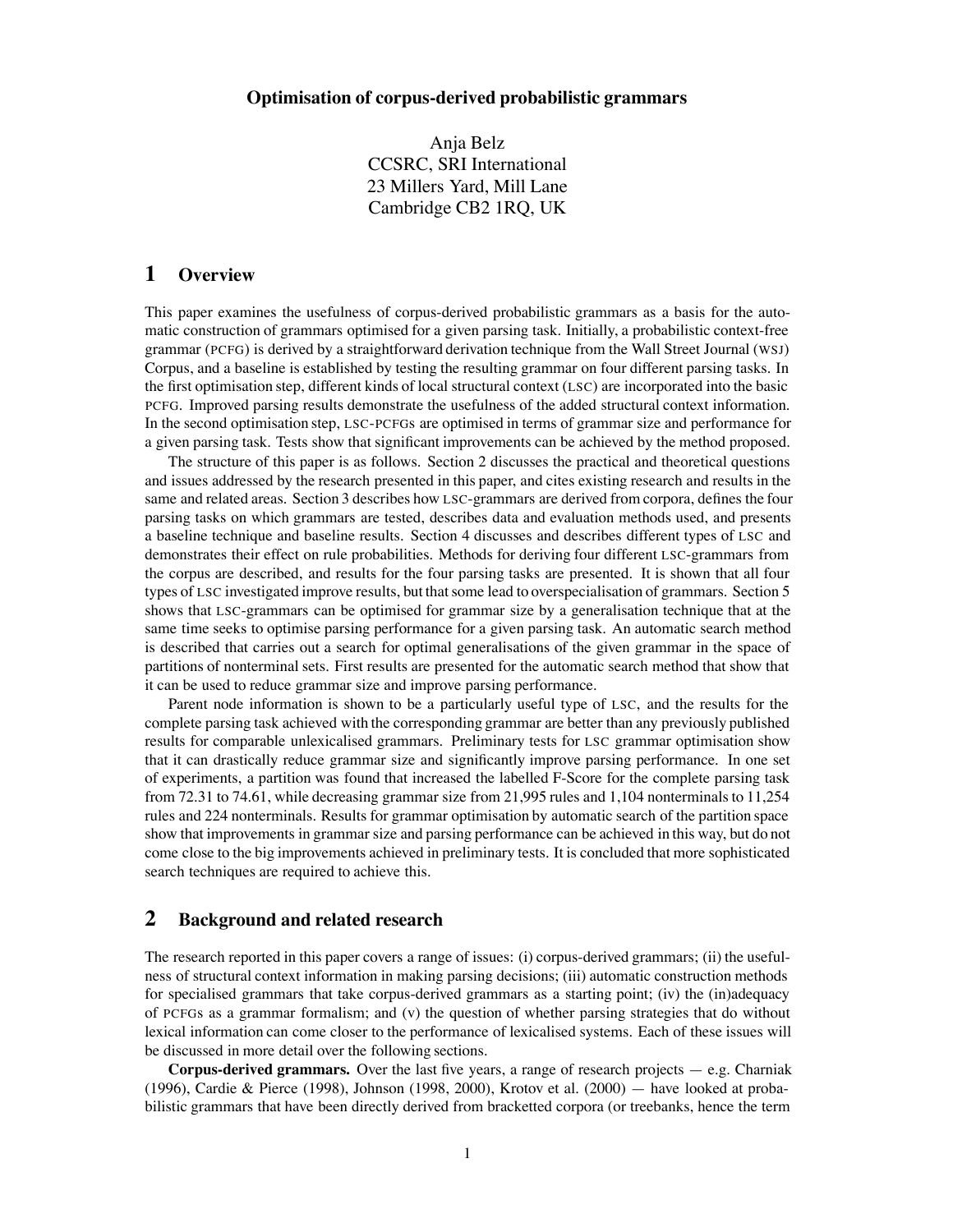"treebank grammar" coined by Charniak, 1996). The basic idea in grammar derivation from corpora is simple. For each distinct bracketting found in a corpus, a grammar rule is added to the grammar and the rule's probability is derived in some way (often by maximum-likelihoodestimation with some smoothing method) from the frequency of occurrence of the bracketting in the corpus. For instance, the bracketting (NP (DT the) (NN tree)) would yield the production rule NP  $\rightarrow$  DT NN.

However, because the number of rules in grammars derived in this entirely straightforward manner is infeasibly large at least in the case of the WSJ Corpus, and because their parsing performance moreover tends to be poor, some techniques are usually applied to reduce grammar size and to improve performance. All approaches edit the corpus in some way, e.g. eliminating single child rules, empty category rules, functional tags, co-indexation tags, and punctuation marks. Different compaction methods (such as eliminating rules with frequency less than some  $n$ ) have been investigated that reduce the size of grammars without too much loss of performance (in particular by Charniak and Krotov et al.). To improve parsing performance, e.g. Charniak relabels auxiliary verbs with a separate POS-tag and incorporates a "right-branching correction" into the parser to make it prefer right-branching structures.

As a result of such techniques, the final grammars for which performance results are reported tend to have little in common with the rule set underlying the corpus from which they were derived.

Several other grammar building and training methods are similar to treebank grammar construction: Bod & Scha's DOP<sup>1</sup> method which extracts tree fragments rather than rules from corpora, MBL<sup>2</sup> methods (Daelemans et al.) for building parsing systems from corpora, and — more generally — any method that estimates the likelihood of brackettings (or of brackettings converted into taggings) from a corpus, since such methods directly utilise both the brackettings and their frequencies as found in the corpus.

The existing results for corpus-derived grammars that do not undergo significant further development demonstrate their limitations: they cannot compete with state-of-the-art parsing results (see Section 2). It will be argued in this paper that grammars directly extracted from corpora do, however, provide a useful starting point for further automatic grammar construction methods.

**Context-free grammars that incorporate structural context.** It is frequently observed (e.g. Manning & Schütze  $(1999, p. 416\text{ff})$  that PCFGs are inadequate as a grammar formalism because of the very strong independence assumptions inherent in them, reflecting on the one hand a complete lack of lexicalisation, and on the other a lack of structure dependence.

It is true that in conventional PCFGs the probability of, say, a given NP bracketting is independent of the identity of the head noun as well as its structural context (e.g. whether the NP is in subject or object position). However, this independence is not due to the formal characteristics of PCFGs, but rather to the way they tend to be used. If the set of nonterminals of a PCFG does not distinguish between, say, NPs in subject position and NPs in object position, then the probabilities of any rules containing the nonterminal NP are necessarily independent of the subject/object distinction.

However, it is straightforward to introduce such a dependence into a PCFG by splitting the category NP into two categories NP-SBJ and NP-OBJ. Similarly, categories (nonterminals) can be divided on the basis of lexemes, lexical categories or semantic classes.

PCFGs may not be able to accommodate lexical and structural information in the most elegant fashion, but the point here is not about representational elegance and efficiency. Rather, the fact that PCFGs encode languages that make up the formal class of context-free languages is entirely separate from their ability to reflect the dependence of rule probabilities on lexical and structural context.

Examining different kinds of structural context within the PCFG framework (as done in this paper) has two advantages: firstly, there are polynomial-time algorithms for finding most likely parses, and secondly, there is a simple measure of the complexity added to a grammar by the introduction of a piece of structural information such as the subject/object distinction, namely the resulting increase in the number of rules in the grammar.

**Automatic grammar construction.** It is sometimes observed that deriving probabilistic grammars from corpora in the way described above is not an automatic grammar learning method because all that is done is to extract the PCFG that underlies the corpus and is encoded in its sentences, brackettings and occurrence frequencies. As was pointed out above, creating a grammar in this way is simply one of many ways to utilise the brackettings and frequencies of corpora, a feature shared with many computational learning approaches to automatic grammar construction. However, as previously mentioned, the limitations of grammars directly extracted from corpora indicate that using them as starting points for further grammar development is the more useful approach.

<sup>&</sup>lt;sup>1</sup>Data-Oriented Parsing.

<sup>2</sup>Memory-Based Learning.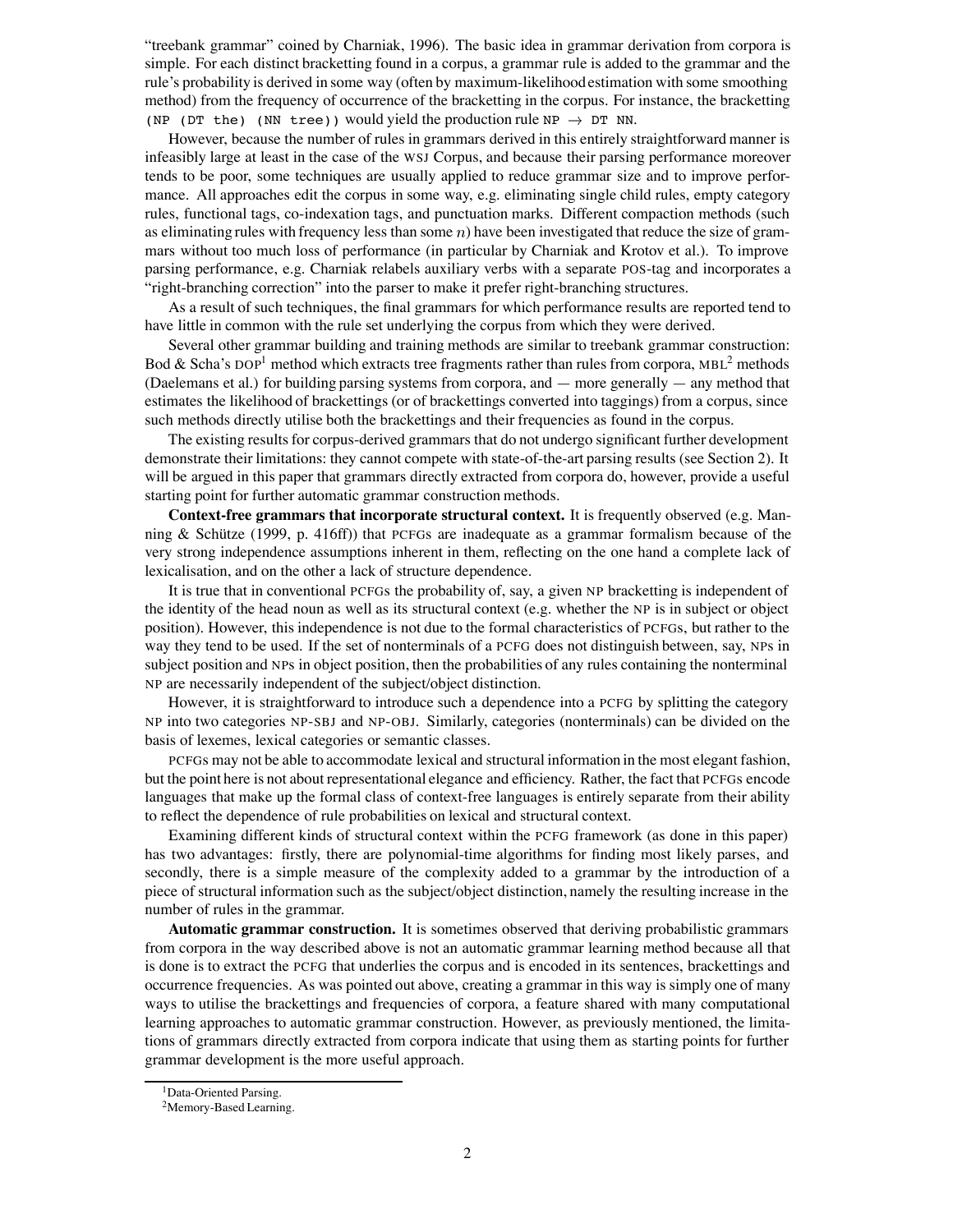| Grammar/Parser            | Grammar Size | performance (WSJ unseen) |      |      |      |      |
|---------------------------|--------------|--------------------------|------|------|------|------|
|                           |              | LR                       | UR   |      |      | CВ   |
| Fully lexicalised:        |              |                          |      |      |      |      |
| Collins (2000)            |              | 90.1                     |      | 90.4 |      | 0.73 |
| Charniak (2000)           |              | 90.1                     |      | 90.1 |      | 0.74 |
| <b>Collins</b> (1999)     |              | 88.5                     |      | 88.7 |      | 0.92 |
| Collins (1997)            |              | 88.1                     |      | 88.6 |      | 0.91 |
| Charniak (1997)           |              | 87.5                     |      | 87.4 |      | 1.00 |
| Magerman (1995) SPATTER   | -            | 84.6                     |      | 84.9 |      | 1.26 |
| Nonlexicalised:           |              |                          |      |      |      |      |
| Charniak (1996)           | 10,605       |                          | 78.8 |      | 80.4 |      |
| without frequency 1 rules | 3,943        |                          | 78.2 |      | 80.7 |      |
| Krotov et al. (2000)      | 15,420       | 74.1                     | 77.1 | 77.4 | 80.6 | 2.13 |
| without frequency 1 rules | 6,514        | 74.4                     | 77.5 | 76.9 | 80.2 | 2.18 |
| WSJ 15-18 treebank PCFG   | 6.135        | 69.1                     |      | 71.4 |      | 2.67 |

Table 1: Performance of comparable lexicalised and nonlexicalised grammars on full parsing.

| Reference                    | Method                               | LP   | LR   | F-Score |
|------------------------------|--------------------------------------|------|------|---------|
| Lexicalised:                 |                                      |      |      |         |
| Tjong Kim Sang et al. (2000) | System combination                   | 94.2 | 93.6 | 93.9    |
| Muñoz et al. (1999)          | <b>SNoW</b>                          | 92.4 | 93.1 | 92.8    |
| XTAG Research Group (1998)   | $XTAG + Supertagging$                | 91.8 | 93.0 | 92.4    |
| Ramshaw & Marcus (1995)      | <b>Transformation Based Learning</b> | 91.8 | 92.3 | 92.0    |
| Veenstra (1998)              | MBL.                                 | 89.0 | 94.3 | 91.6    |
| Nonlexicalised:              |                                      |      |      |         |
| Argamon et al. (1999)        | MBL                                  | 91.6 | 91.6 | 91.6    |
| Cardie & Pierce (1998)       | Error-Driven Grammar Pruning         | 90.7 | 91.1 | 90.9    |
|                              | WSJ 15-18 treebank PCFG              | 89.2 | 87.6 | 88.4    |

Table 2: Performance of comparable lexicalised and nonlexicalised grammars on NP-chunking.

Creating a starting point for grammar learning in this way is particularly useful because context-free grammars cannot be learnt from scratch from data. At the very least, an upper bound must be placed on the number of nonterminals allowed. Even when that is done, there is no likelihood that the grammars resulting from an otherwise unsupervised method will look anything like a linguistic grammar whose parses can provide a basis for semantic analysis<sup>3</sup>.

**Parsing with(out) lexical information.** Corpus-derived grammars tend to be nonlexicalised PCFGs, hence the existing research cited above can be seen as investigationsinto the results that can be achieved in parsing without taking into account lexical information.

In syntactic parsing tasks, nonlexicalised methods are generally outperformed by lexicalised approaches. In the case of complete (non-shallow) parsing, nonlexicalised methods are outperformed by large margins. Table 1 shows an overview of state-of-the-art nonlexicalised and lexicalised results for statistical parsing systems (U/LR = Un-/Labelled Recall, U/LP = Un-/Labelled Precision, see Section 3). For comparison, the last row of the table shows this paper's baseline result for the complete parsing task (see Section 3.4).

In NP-chunking, a shallow syntactic parsing task that has become a popular research topic over the last decade (for details see Section 3.2 below), nonlexicalised systems also tend to lag behind lexicalised ones, although by much smaller margins. Table 2 shows a range of results for the baseNP chunking task and data set given by Ramshaw & Marcus (1995). Again, the corresponding baseline result from this paper is included in the last row. It is clear from this overview that the difference between lexicalised and unlexicalised systems is far smaller for this parsing task than for complete parsing.

There are several reasons for investigating how well parsers can do without lexicalisation. Apart

<sup>&</sup>lt;sup>3</sup>Any linguistic CFG can be converted into a normal form that encodes the same set of sentences, but whose derivations and substructures are not semantically meaningful.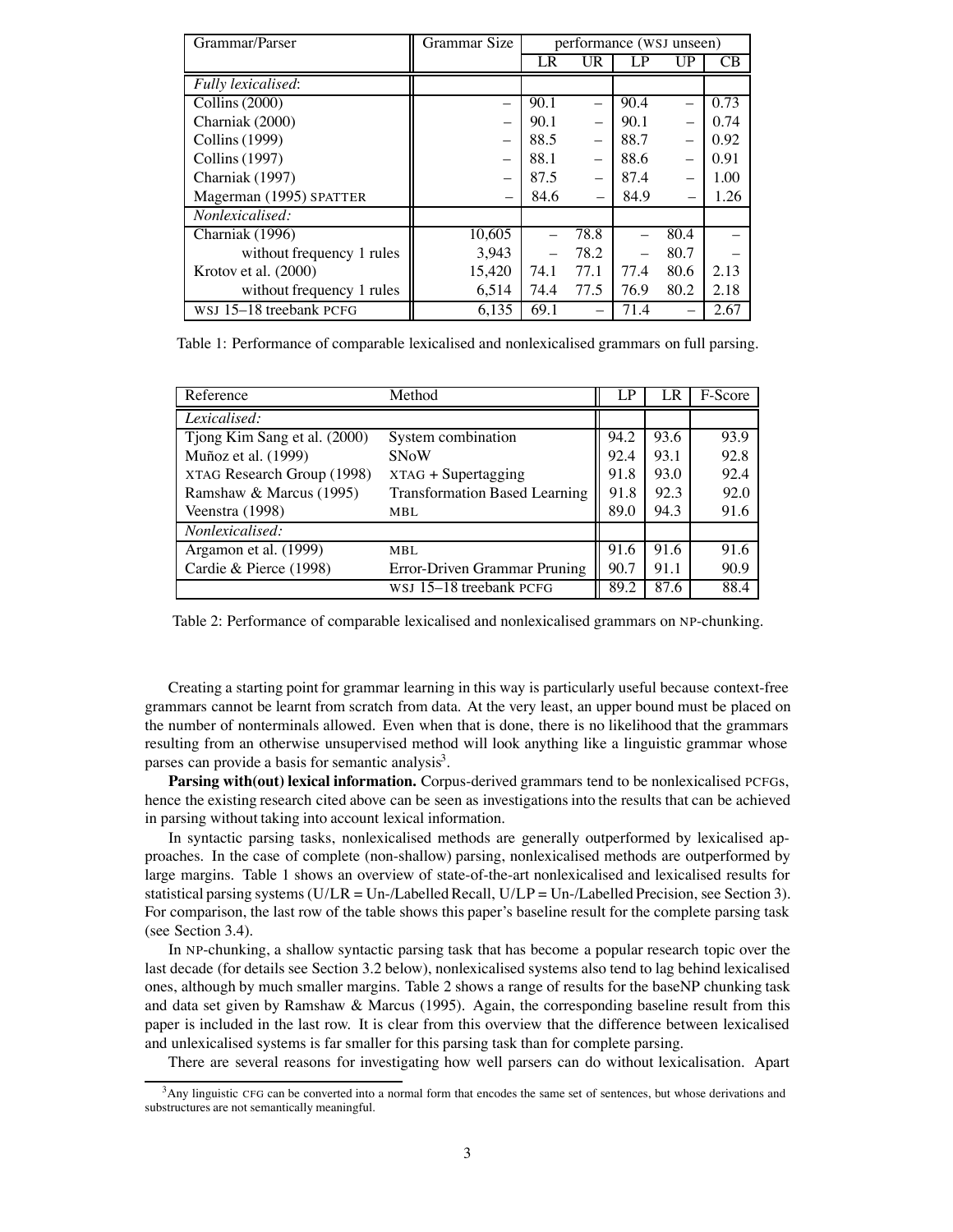from the theoretical interest, optimising grammars before adding lexicalisation may improve their overall performance, as lexicalised systems often perform worse than comparable nonlexicalised systems when the lexical component is taken out. E.g. Collins (1996) includes results for the system with lexical information removed, which reduces LR from 85.0 to 76.1 and LP from 85.1 to 76.6 in one test – worse than the comparable results reported below in Section 4.3 (78.78 and 77.16). Furthermore, the results shown in Tables 1, 2 and 4 indicate that shallow parsing tasks require lexical information to a far lesser extent than nonshallow ones, so that the added expense of lexicalisation might be avoidable in the case of such tasks.

# **3 Grammars, parsing tasks, data and evaluation**

## **3.1 Grammars from corpora**

The basic procedure used for deriving PCFGs from WSJ Sections 15-18 can be summarised as follows<sup>4</sup>:

- 1. In the first step, the corpus is iteratively edited by deleting (i) brackets and labels that correspond to empty category expansions; (ii) brackets and labels containing a single constitutent that is not labelled with a POS-tag; (iii) cross-indexation tags; (iv) brackets that become empty through a deletion; and (v) functional tags.
- 2. In the second step, each remaining bracketting in the corpus is converted into a production rule. The rules are divided into nonlexical ones (those that form the grammar), and lexical ones (those that form the lexicon).
- 3. In the final step, a complete PCFG is created. The set of lexical rules is converted into a lexicon with POS-tag frequency information. The set of nonterminals is collected from the set of rules. Each set is sorted, the number of times each item occurs is determined, and duplicates are removed. Probabilities P for rules  $N \to \zeta$  are calculated from the rule frequencies C by Maximum Likelihood Estimation (MLE):  $P_{MLE}(N \rightarrow \zeta) = \frac{C(N \rightarrow \zeta)}{\sum_{i} C(N \rightarrow \zeta^{i})}$

### **3.2 Four parsing tasks**

Results are given in the following and subsequent sections for four different parsing tasks:

- 1. *Full parsing:* The task isto assign a complete parse to the inputsentence. A full parse is considered 100% correct if it is identical to the corresponding parse given in the WSJ Corpus.
- 2. *Noun phrase identification:* The task is to identify in the input sentence all noun phrases, nested and otherwise, that are given in the corresponding WSJ Corpus parse.
- 3. *Complete text chunking:* This task was first defined in Tjong Kim Sang & Buchholz (2000), and involves dividing a sentence into flat chunks of 11 different types. The target parses are derived from WSJ parses by a deterministic conversion procedure.
- 4. *Base noun phrase identification:* First defined by Abney (1991), this task involves the recognition of non-recursive noun phrase chunks (so-called baseNPs). Target parses are derived from WSJ parses by a simple conversion procedure.

#### **3.3 Data and evaluation**

Sections 15–18 of the Wall Street Journal (WSJ) corpus were used for grammar derivation, and Section 01 from the same corpus was used for testing parsing performance. Parsing performance was tested with the commonly used evalb program by Sekine  $& Collins<sup>5</sup>$ . The program evaluates parses in terms of the standard PARSEVAL evaluation metrics *Precision, Recall* and *crossing brackets*. For a parse P and a corresponding target parse  $T$ , Precision measures the percentage of brackets in  $P$  that match the target brackettings in T. Recall is the percentage of brackettings from T that are in P. Crossing brackets gives the average number of constituents in one parse tree that cross over constituent boundaries in the other tree. (See e.g. Manning & Schütze  $(1999)$ , p. 432–434.)

For Precision and Recall there are *unlabelled* and *labelled* variants. In the latter, both the pair of brackets and the constituent label on the bracket pair have to be correct for the bracketting to be correct,

<sup>&</sup>lt;sup>4</sup>Throughout this paper, WSJ refers to the PENN II Treebank version.

<sup>5</sup>Available from http://cs.nyu.edu/cs/projects/proteus/evalb/.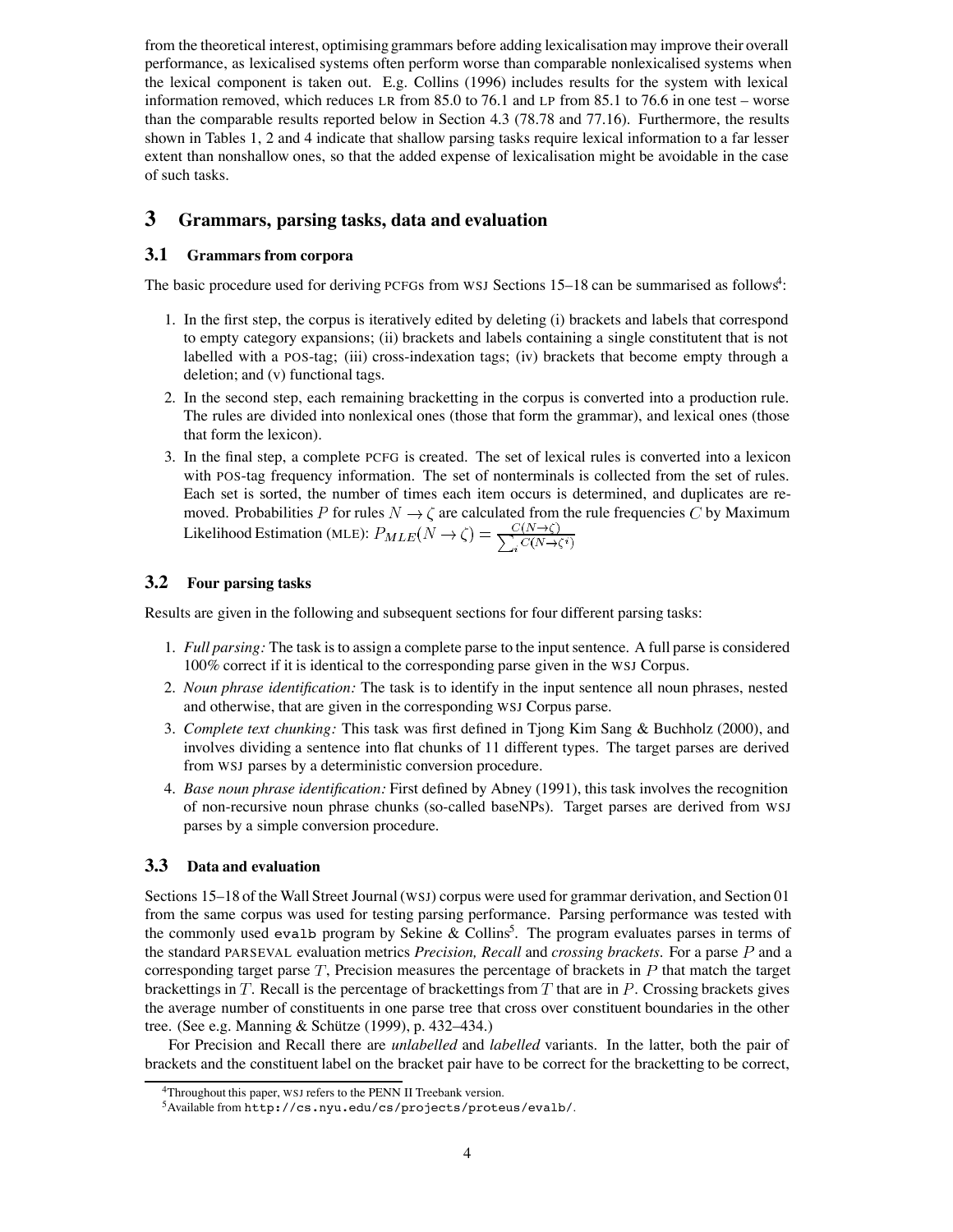whereas in the unlabelled variant only the brackets have to be correct. In this paper, unless otherwise stated, Precision and Recall always mean Labelled Precision and Recall, in particular, all new results presented are the labelled variants. Precision and Recall are commonly combined into a single measure, called F-Score, given by  $(\beta^2 + 1) \times Precision \times Recall/\beta^2 (Precision + Recall)$ . In this paper,  $\beta = 1$ throughout.

All grammars tested are nonlexicalised, therefore input sentences are sequences of POS-tags not words. In the tests, sentences of a length above 40 words (consistently close to 7.5% of all sentences in a corpus section) were left out. All grammars are formally probabilistic context-free grammars (PCFGS). The parsing package LoPar (Schmid (2000)) was used to obtain Viterbi parses for data sets and grammars. If LoPar failed to find a complete parse for a sentence, a simple grammar extension method was used to obtain partial parses instead.

## **3.4 Baseline**

A baseline grammar "*BARE*" was extracted from WSJ Sections 15–18 by the method described in Section 3.1, applied to the four parsing tasks defined in Section 3.2, and tested and evaluated as desribed in the preceding section. This yielded the following set of results which forms the baseline for the purpose of this paper. (Results include 9 partial parses.)

|       | NP identification<br>Full parsing |       |       | BaseNP chunking |       |                  | Complete text chunking |      |                   |       |      |
|-------|-----------------------------------|-------|-------|-----------------|-------|------------------|------------------------|------|-------------------|-------|------|
| LR    |                                   | Е     | LR    | D               |       |                  | D.                     |      |                   | D     |      |
| 69.08 | .43                               | 70.24 | 74.97 | 81.62           | 78.15 | $\parallel$ 87.6 | 89.21                  | 88.4 | $\parallel$ 89.63 | 88.99 | 89.3 |

# **4 Introducing structural context into PCFGs**

#### **4.1 Different types of structural context**

In this section, the effects of introducing three different types of structural context (SC) into PCFG *BARE* are examined: (i) the grammatical function of phrases, (ii) their depth in the parse tree, and (iii) the category of the parent phrase. All three types of structural context are local to the immediate neighbourhood of the phrase node for which they provide the expansion probability conditions. Other local SC types that could be considered include position among the children of the parent node, and identity of immediate sibling nodes. Useful nonlocal SC types might be the identity of more distant ancestors than the parent node and of more distant sibling nodes.

**Grammatical function.** As mentioned above, the WSJ corpus subdivides standard phrase categories such as NP by attaching functional tags to them that reflect the grammatical function of the category, e.g. NP-SBJ and NP-OBJ. However, the corpus is not consistently annotated in this fashion (the same type of phrase may have zero, one or more functional tags). Parsing results for grammar *FTAGS* might be better if the grammar is derived from a more consistently annotated corpus.

The rule that expands a noun phrase to a personal pronoun is a strong example of the extent to which grammatical function can affect expansion probabilities. In the WSJ, 13.7% of all NPs expand to PRP as subject, compared to only 2.1% as object. Of all object NPs, 13.4% expand to PRP as first object, compared to 0.9% as second object (source: Manning & Schuetze, 1999. p. 420).

**Depth of embedding.** The depth of embedding of a phrase is determined as follows. The outermost bracketting (corresponding to the top of the parse tree) is at depth 1, its immediate constituents are at depth 2, and so on. In the parsed sentence (S (NP (DT the) (NN cat)) (VP (VBD sat) (PP (IN on) (NP (DT the) (NN mat))))), S is at depth 1, the first occurrences of NP and VP are at depth 2, the first occurrences of DT and NN as well as VBD and PP at depth 3, IN and the second NP at depth 4, and the second occurrences of DT and NN are at depth 5.

It is not obvious that the depth of embedding of a phrase captures linguistically meaningful parts of its local structural context. However, different phrases of the same category do occur at certain depths with higher frequency than at others. This is most intuitively clear in the case of NPs, where subject NPs occur at depth 2, whereas object NPs occur at lower depths.

More surprisingly, VPs too have preferences for occurring at certain levels. Table 3 (previously shown in Belz (2000, p. 49)) provides clear evidence of this. The first column shows the six most frequent WSJ VP expansion rules, the second column shows their canonical probabilities (calculated over all WSJ VP rules). The remaining columns show how these probabilities change if they are made conditional on depths of embedding 2–7. For each depth, the highest rule probability is highlighted in boldface font,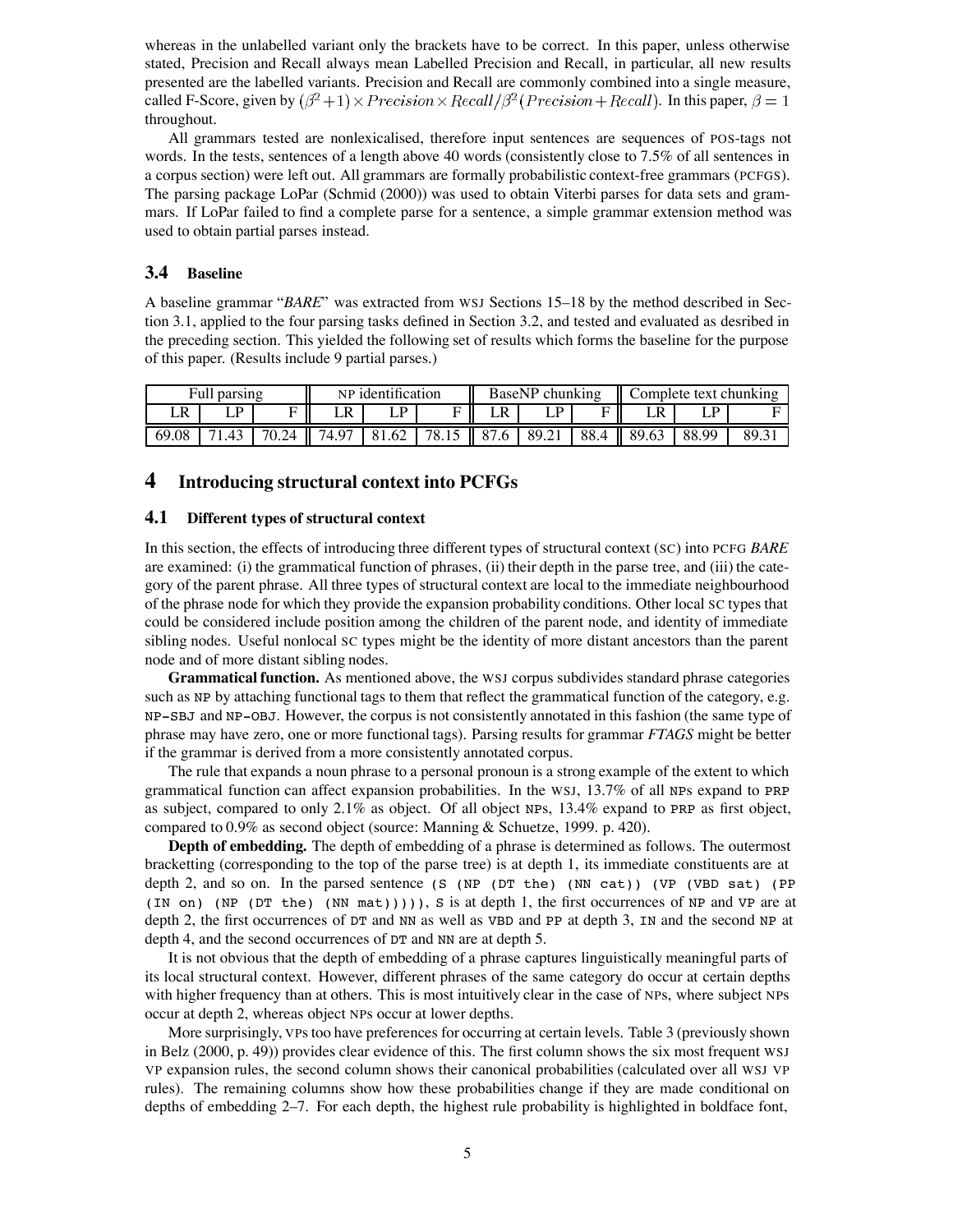|                            |       | Depth of Embedding |       |       |       |       |       |  |  |  |  |
|----------------------------|-------|--------------------|-------|-------|-------|-------|-------|--|--|--|--|
|                            |       |                    |       |       |       |       |       |  |  |  |  |
| $p(VP \rightarrow TO VP)$  | 0.089 | 0.004              | 0.067 | 0.136 | 0.127 | 0.135 | 0.130 |  |  |  |  |
| $p(VP \rightarrow MD VP)$  | 0.056 | 0.075              | 0.043 | 0.055 | 0.062 | 0.050 | 0.047 |  |  |  |  |
| $p(VP \rightarrow VB NP)$  | 0.054 | 0.001              | 0.036 | 0.052 | 0.073 | 0.088 | 0.096 |  |  |  |  |
| $p(VP \rightarrow VBN PP)$ | 0.039 | 0.004              | 0.049 | 0.047 | 0.042 | 0.044 | 0.055 |  |  |  |  |
| $p(VP \rightarrow VBZ VP)$ | 0.038 | 0.069              | 0.034 | 0.037 | 0.025 | 0.023 | 0.021 |  |  |  |  |
| $p(VP \rightarrow VBD S)$  | 0.026 | 0.090              | 0.016 | 0.005 | 0.005 | 0.004 | 0.003 |  |  |  |  |

Table 3: Rule probabilities at different depths of embedding for 6 common VP rules.

and the second highest in italics. At depth 2, for instance, the most likely rule is the one with the fourth highest canonical probability, and at depth 5, the second most likely rule is the one with the third highest canonical probability. In fact, there is only one depth (4) at which rule probablities appear in their canonical order, which shows how strongly even VP rules are affected by depth of embedding.

**Parent node.** The parent node of a phrase is the category of the phrase that immediately contains it. In (S (NP (DT the) (NN cat)) (VP (VBD sat) (PP (IN on) (NP (DT the) (NN  $m(t)$ ))) S is the parent of NP and VP, VP is the parent of PP, which is the parent of NP. Thus, distinguishing between NP-S (an NP with S as its parent) and NP-PP captures part of the subject/object distinction.

The advantage of using parent node information was previously noted by Johnson<sup>6</sup> (1998).

# **4.2 Four LSC-Grammars**

Grammars incorporating local structural context — or LSC grammars — were extracted from the corpus by the same procedure as described in Section 3.1 above, except that during Step 2, each bracket label that is not a POS tag was annotated with a tag representing the required type of LSC.

Four different grammars were derived in this way, PCFGs *FTAGS*, *DOE*, *PN* and *DOEPN*. All four grammars incorporate the functional tags present in the WSJ Corpus. Additionally, for grammar *DOE*, each nonterminal was annotated with a tag representing the depth of embedding at which it was found, for grammar *PN*, nonterminals were annotated with tags encoding their parent node, and for grammar *DOEPN*, nonterminals were given both depth and parent node tags. The resulting grammars are significantly larger than the baseline grammar *BARE*. Grammar sizes and numbers of nonterminals (excluding POS tags) are as follows:

| Grammar Type             |       | BARE FTAGS | DOE.   |        | PN   DOEPN |
|--------------------------|-------|------------|--------|--------|------------|
| Size $(n \text{ rules})$ | 6.135 | 10.118     | 21.995 | 16.480 | 33.101     |
| <b>Nonterminals</b>      | 26    | 147        | 1.104  | 970    | 4.015      |

#### **4.3 Performance on parsing tasks**

In calculating labelled bracketting Recall and Precision for the LSC-grammar results, all labels starting with the same category prefix, e.g. NP, are considered equivalent (standard in evalb). The idea is that the additional information encoded in the LSC-tags attached to category labels helps select the correct parse, not that it should be retained in the annotation for further analysis. Table 4 shows parsing results for the unseen data in WSJ Section 01 (the results for baseline grammar *BARE* are also included for comparison). Best F-Scores are highlighted in boldface font, and second-best F-Scores in italics.

The best results in Table 4 are better than those reported by Charniak (1996) and Krotov et al. (2000), even though the previous results were obtained after using ca. 10/11 of the WSJ corpus as a training set (compared to 3/25 used here):

|                      | НF    | LE    |
|----------------------|-------|-------|
| Krotov et al. (2000) | 79.12 | 76.09 |
| Charniak (1996)      | 79.59 |       |
| <i>PN</i> -Grammar   | 80.51 | 77.96 |

 $6$ Johnson calls it grandparent node, but means the same thing.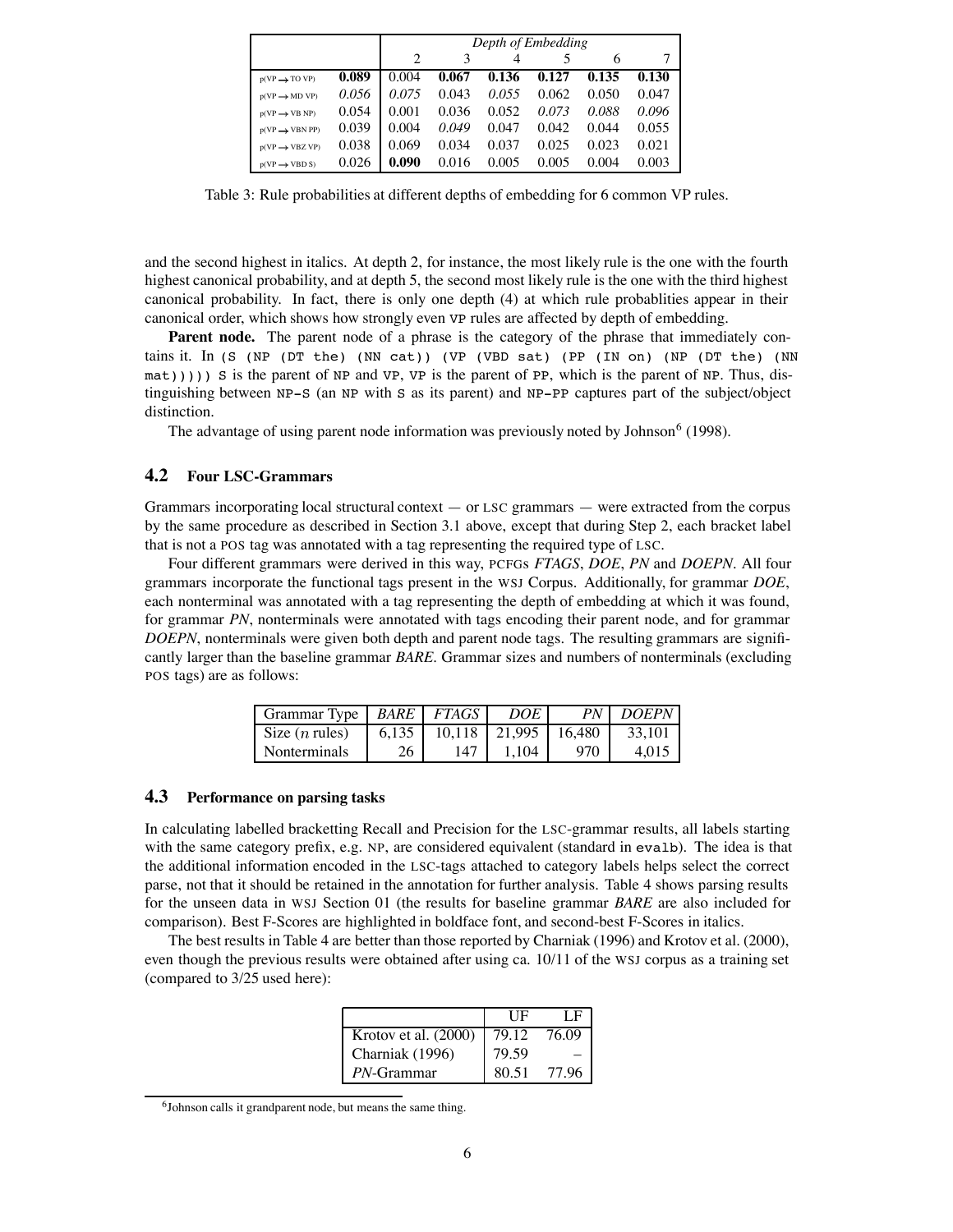| Grammar Type       | <i>BARE</i>             | <b>FTAGS</b> | DOE   | PN    | <b>DOEPN</b> |  |  |  |  |  |
|--------------------|-------------------------|--------------|-------|-------|--------------|--|--|--|--|--|
| Partial parses     | 9                       | 9            | 25    | 20    | 62           |  |  |  |  |  |
| Full parsing:      |                         |              |       |       |              |  |  |  |  |  |
| LR                 | 69.08                   | 71.41        | 72.72 | 78.78 | 74.33        |  |  |  |  |  |
| LP                 | 71.43                   | 73.06        | 71.9  | 77.16 | 70.61        |  |  |  |  |  |
| F-Score            | 70.24                   | 72.23        | 72.31 | 77.96 | 72.42        |  |  |  |  |  |
| Crossing brackets  | 2.76                    | 2.51         | 2.53  | 1.91  | 2.59         |  |  |  |  |  |
| $\%$ 0 CBs         | 32.34                   | 35.43        | 35.75 | 44.40 | 37.0         |  |  |  |  |  |
| NP identification: |                         |              |       |       |              |  |  |  |  |  |
| LR                 | 74.97                   | 77.22        | 78.2  | 83.86 | 81.02        |  |  |  |  |  |
| LP                 | 81.62                   | 81.02        | 77.56 | 81.22 | 74.30        |  |  |  |  |  |
| F-Score            | 78.15                   | 79.07        | 77.88 | 82.52 | 77.51        |  |  |  |  |  |
| BaseNP chunking:   |                         |              |       |       |              |  |  |  |  |  |
| LR                 | 87.6                    | 87.35        | 87.02 | 90.27 | 87.05        |  |  |  |  |  |
| LP                 | 89.21                   | 88.68        | 87.03 | 89.52 | 84.11        |  |  |  |  |  |
| F-Score            | 88.4                    | 88.01        | 87.02 | 89.89 | 85.55        |  |  |  |  |  |
|                    | Complete text chunking: |              |       |       |              |  |  |  |  |  |
| LR                 | 89.63                   | 89.49        | 89.17 | 90.84 | 89.24        |  |  |  |  |  |
| LP                 | 88.99                   | 88.64        | 87.28 | 89.46 | 85.85        |  |  |  |  |  |
| F-Score            | 89.31                   | 89.06        | 88.21 | 90.14 | 87.51        |  |  |  |  |  |

Table 4: Parsing results for the four LSC-grammars and WSJ Section 01.

Incorporating different types of LSC affects results for the four parsing tasks in different ways. It is clear from the results in Table 4 that some kinds of contextual information are useful for some tasks but not for others. For example, adding parent phrase information improved results (from grammar *BARE* to grammar *PN*) by almost 8 points (F-Score 70.24 to 77.96) for the complete parsing task, by about 4.5 points (F-Score 78.15 to 82.52) for NP identification, by 1.5 points (F-Score 88.4 to 89.89) for baseNP chunking, and by just under one point (F-Score 89.31 to 90.14) for complete text chunking.

It is likely that adding depth of embedding information indiscriminately (as in grammars *DOE* and *DOEPN*) results in overspecialisation. Looking at results for seen data (part of the training corpus) confirms this. Table 5 shows results for the baseline grammar and the four LSC grammars on WSJ Section 15, i.e. one of the sections used during grammar derivation. On seen data, grammar *DOEPN* performs best on all parsing tasks. Tables 4 and 5 together imply that adding depth of embedding information for all depths to all rules simply overfits the training data and results in undergeneralisation.

Similarly, it is likely that not all the information added in the four LSC grammars is useful for all parsing tasks. Distinguishing 27 depths of embedding is probably too much for all parsing tasks, e.g. distinguishingdepths above 20 is generally unlikely to be useful, as the occurrence of rules at such depths is rare. Techniques for eliminating the information that makes no useful contribution for a given parsing task are discussed in the following section.

# **5 Automatic optimisation of LSC-Grammars**

## **5.1 Initial assumptions**

If it is true that some of the LSC information added to the grammars tested so far makes little or no contribution to a grammar's performance on a given parsing task, then it should be possible to reduce grammar size without loss of parsing performance by selectively taking out some of the added information. At the same time, if it is true that some of the LSC-grammars are overspecialised (overfit the data), then it should be possible to improve the grammar's performance by selectively generalising them.

As pointed out above in Section 4.3, it is clear from the LSC results that adding different kinds of LSC information to a grammar has different effects on the results for different parsing tasks. It should therefore be possible to optimise a grammar for a given parsing task by selectively taking out the information that is not useful for the given task. The idea behind the experiments reported in the following section was to see to what extent the LSC grammars can be optimised in terms of size and parsing performance by grammar partitioning for each of the parsing tasks.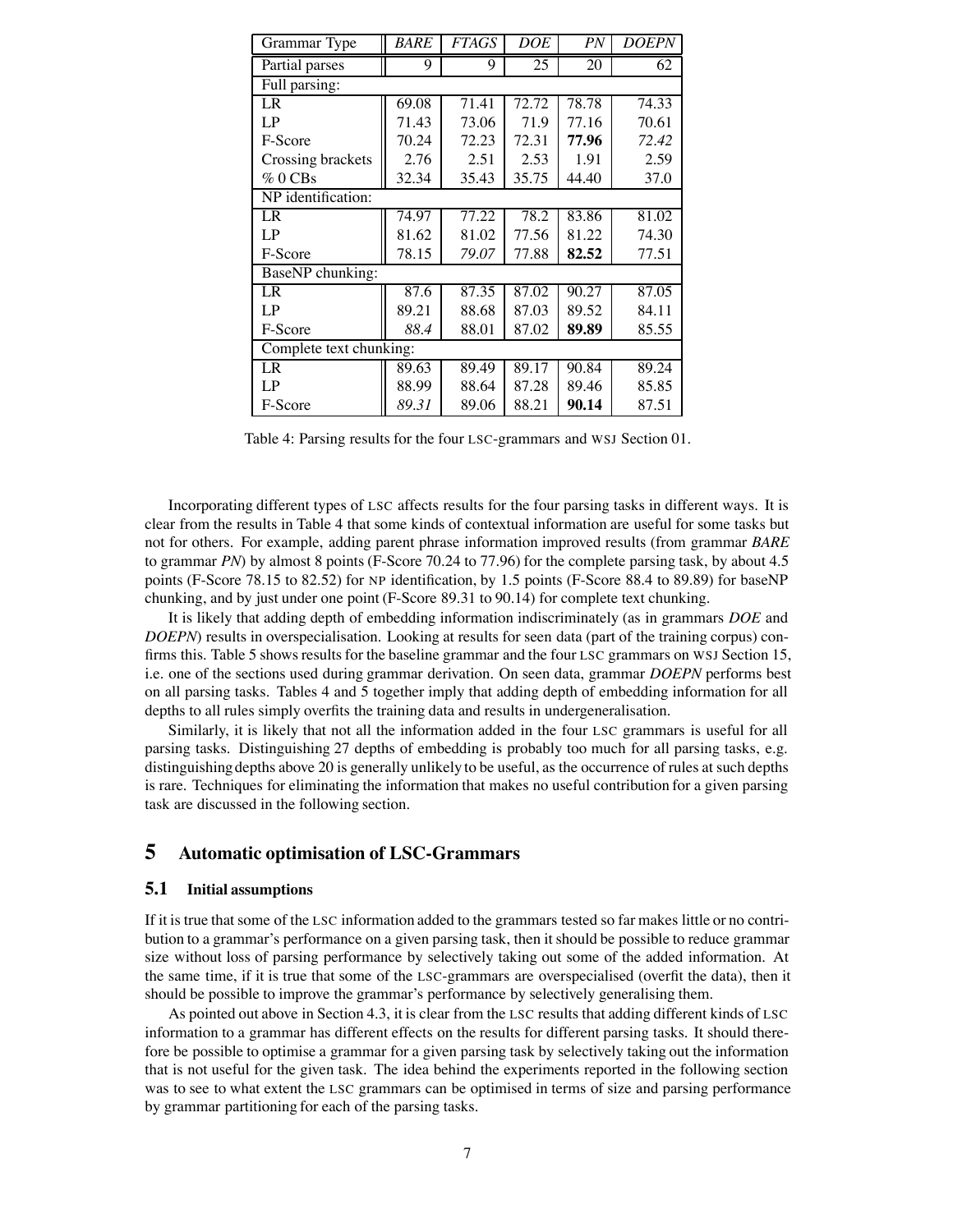| Grammar Type            | <i>BARE</i> | <i>FTAGS</i> | DOE   | PN       | <i>DOEPN</i> |  |  |  |  |  |
|-------------------------|-------------|--------------|-------|----------|--------------|--|--|--|--|--|
| Partial parses          | 0           | 0            | 0     | $\theta$ | $\theta$     |  |  |  |  |  |
| <b>Full Parsing:</b>    |             |              |       |          |              |  |  |  |  |  |
| LR                      | 71.48       | 75.15        | 82.81 | 84.64    | 90.39        |  |  |  |  |  |
| LP                      | 75.03       | 78.64        | 84.86 | 85.94    | 91.43        |  |  |  |  |  |
| F-Score                 | 73.21       | 76.86        | 83.82 | 85.29    | 90.91        |  |  |  |  |  |
| Crossing brackets       | 2.57        | 2.15         | 1.37  | 1.31     | 0.75         |  |  |  |  |  |
| %0CBs                   | 34.48       | 41.85        | 56.31 | 57.33    | 73.46        |  |  |  |  |  |
| NP identification:      |             |              |       |          |              |  |  |  |  |  |
| LR                      | 76.54       | 79.26        | 84.51 | 87.46    | 91.17        |  |  |  |  |  |
| LP                      | 84.89       | 85.61        | 88.79 | 88.75    | 92.61        |  |  |  |  |  |
| F-Score                 | 80.5        | 82.31        | 86.6  | 88.1     | 91.88        |  |  |  |  |  |
| BaseNP chunking:        |             |              |       |          |              |  |  |  |  |  |
| LR                      | 90.21       | 90.28        | 92.68 | 94.40    | 95.99        |  |  |  |  |  |
| LP                      | 92.59       | 92.70        | 94.54 | 95.66    | 97.19        |  |  |  |  |  |
| F-Score                 | 91.38       | 91.47        | 93.60 | 95.03    | 96.59        |  |  |  |  |  |
| Complete text chunking: |             |              |       |          |              |  |  |  |  |  |
| LR                      | 91.68       | 91.67        | 93.59 | 94.25    | 96.45        |  |  |  |  |  |
| LP                      | 92.46       | 92.56        | 94.19 | 95.02    | 96.84        |  |  |  |  |  |
| F-Score                 | 92.07       | 92.11        | 93.89 | 94.63    | 96.64        |  |  |  |  |  |

Table 5: Parsing results for the LSC-grammars and WSJ Section 15 (seen data).

## **5.2 Preliminary definitions**

The addition of structural context as described in previous sections can be viewed in terms of split operations on nonterminals, e.g. in the *FTAGS* grammar, the nonterminal NP is split into NP-SUBJ and NP-OBJ (among others). This results in grammar specialisation, i.e. the new grammar parses a subset of the set of sentences parsed by the original one. The reverse, replacing NP-SUBJ and NP-OBJ with a single nonterminal NP, can be seen as a merge operation, and results in grammar generalisation, i.e. the new grammar parses a superset of the sentences parsed by the original one.

An arbitrary number of such merge operations can be represented by a partition on the set of nonterminals of a grammar. A partition is defined as follows.

#### **Definition 1** Partition

A partition of a nonempty set A is a subset  $\Pi$  of  $2^A$  such that  $\emptyset$  is not an element of  $\Pi$  and each element of  $A$  is in one and only one set in  $\Pi$ .

PCFGs can be defined as follows.

## **Definition 2** Probabilistic Context-Free Grammar (PCFG)

A PCFGs is a 4-tuple  $(W, N, N^S, R)$ , where W is a set of terminal symbols  $\{w_1, \ldots w_u\}$ , N is a set of nonterminal symbols  $\{n_1, \ldots n_v\}$ ,  $N^S \subseteq N$  is a set of start symbols  $\{n_1^s, \ldots n_v^s\}$ , und R is a set of rules with associated probabilities  $\{(r_1, p(r_1)), \ldots (r_1, p(r_x))\}$ . Each rule r is of the form  $n \to \alpha$ , where  $\alpha$  is a sequence of terminals and nonterminals. For each nonterminal *n*, the values of all  $p(n \rightarrow \alpha_i)$  sum to one.

Given a PCFG  $G = (W, N, N^S, R)$  and a partition  $\Pi_N = \{N_1, \ldots N_v\}$  of the set of nonterminals , the partitioned PCFG  $G' = (W, N', N^{S'}, R')$  is derived by the following procedure:

- 1. Assign a new nonterminal name to each of the non-singleton elements of  $\Pi_N$ .
- 2. For each rule  $r_i$  in R, and for each nonterminal  $n_i$  in  $r_i$ , if  $n_j$  is in a non-singleton element of  $\Pi_N$ , replace it with the corresponding new nonterminal.
- 3. Find all rules in R of which there are multiple occurrences as a result of the substitutions in Step 2, sum their frequencies and recalculate the rule probabilities.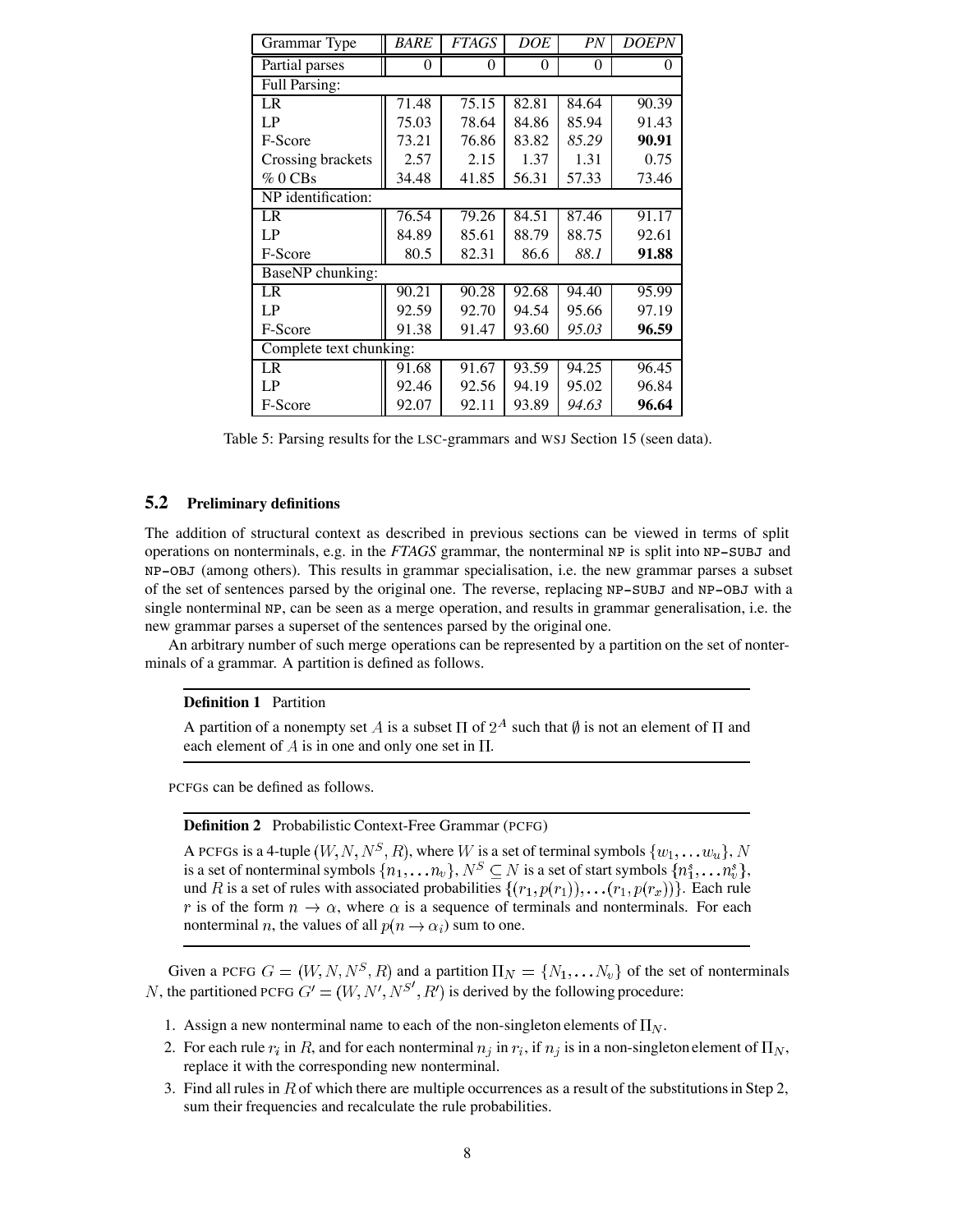If start symbols are permitted to be merged with non-start symbols, then there are two ways of determining the probability of a rule expanding the nonterminal resulting from such a merge: either its frequency is the sum of the frequencies of all nonterminals in the merge set, or it is the sum of just the frequencies of the start symbols in the merge set. The latter option was chosen in the tests reported below.

### **5.3 "Proof of concept"**

The discussion and results in this section provide preliminary confirmation of the prediction made in Section 4.3 that for the different LSC grammars there exist (non-trivial) partitions that outperform the original base grammar. More formally, the "proof of concept" provided below shows the following for most of the grammar/task combinations:

Given a base grammar  $G = (W, N, N^S, R)$  and a parsing task P, a partition of the set of nonterminals N can be found such that the derived grammar  $G' = (W, N', N^{S'}, R')$ 

- 1. is smaller than  $G$  (i.e.  $|R'| < |R|$ ), and
- 2. performs better than  $G$  on  $P$ .

Some of the five LSC-PCFGs can be derived by partition from one of the others. For example, *BARE* can be derived from all others, *FTAGS* can be derived from *DOE*, *PN* and *DOEPN*, and *DOE* and *PN* can both be derived from *DOEPN*. This means that for some of the grammars, the results given in Section 4.3 in themselves show that there exists at least one (non-trivial) partition that is smaller than and outperforms the original grammar. E.g. for the baseNP chunking task, the partition that derives *PN* from *DOEPN* achieves nearly a 3 point improvement (F-Score 87.63 to 90.23), while reducing grammar size from 33,101 rules to 16,480, and the number of non-terminals from 4,015 to 970.

In the remainder of this section it is shown that there are other partitions of the *DOE* grammar that improves its performance and reduces its size.

| Grammar type | Depth bands       | Grammar size | Nonterminals |
|--------------|-------------------|--------------|--------------|
| <b>DOE</b>   | $1, 2, \ldots 27$ | 21,995       | 1,104        |
|              | 1, 2, 3, rest     | 12,933       | 312          |
|              | 1, 2, rest        | 11,254       | 224          |
|              | 1, rest           | 10,165       | 170          |
| <b>FTAGS</b> |                   | 10,118       | 147          |
| BARE         |                   | 6,135        |              |

Table 6: Sizes and depth bands of *DOE* grammar and 5 of its partitions.

From the parsing results for the *DOE* grammar it appears that indiscriminately adding depth of embedding information does not help improve parsing performance for shallow parsing tasks on unseen data: while there is a significant improvement for the complete parsing task (F-Score 70.24 to 72.31), the F-Scores for the other three parsing tasks are worse. That there is any improvement shows that some useful information is added. It is likely that distinguishing all depths simply leads to overspecialisation of the grammar, resulting in a large increase in parse failures on the one hand, and the selection of bad, previously unlikely, parses on the other. If this is so then partitioning the *DOE* grammar in a way equivalent to distinguishing broader depth bands rather than each individual depth will improve results.

To test this hypothesis, three different partitions of the *DOE* grammar were created. The partitions (too large to be shown in their entirety) correspond to distinguishing between the different depths shown in the second column of Table 6, e.g. in the case of the fourth row, all nonterminals NT*-n* with a depth tag greater than 1 are merged into a single nonterminal NT*-rest*. The last two columns show the number of rules and nonterminals in each grammar. The last two rows show the corresponding numbers for the *BARE* and *FTAGS* grammars (*DOE*-type grammars all incorporate functional tags).

The partitioned*DOE* grammars all improve results(compared to grammars *BARE*, *FTAGS*, and *DOE*) for the full parsing task, with the  $DOE-{1, 2$ , rest grammar performing the best. For the NP identification task, grammar *DOE* achieved a worse F-Score than grammar *BARE*, yet all the partitioned *DOE* grammars achieve a better F-Score than grammar *BARE*, with the  $DOE-{1, 2, rest}$  grammar again performing the best. On the baseNP chunking task and the complete text chunking task, grammar *BARE* performs the best, but all the derived *DOE* grammars outperform the nonpartitioned *DOE* grammar. On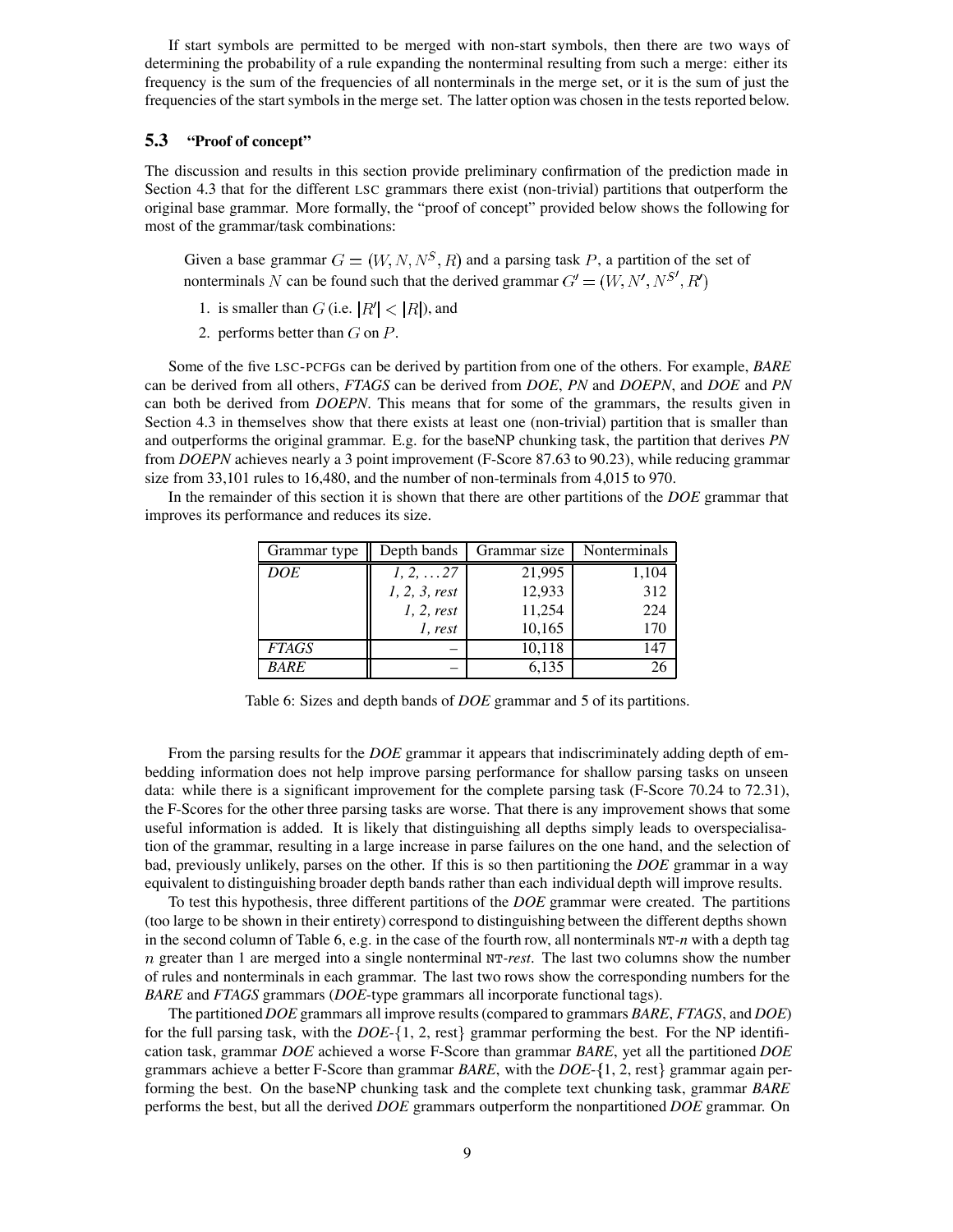| Grammar Type            | <b>BARE</b> | <b>FTAGS</b> | DOE   | $\overline{DOE}$ -{1,r} | $\overline{DOE}$ -{1,2,r} | $DOE - \{1, 2, 3, r\}$ |  |  |  |  |  |  |
|-------------------------|-------------|--------------|-------|-------------------------|---------------------------|------------------------|--|--|--|--|--|--|
| <b>Full Parsing:</b>    |             |              |       |                         |                           |                        |  |  |  |  |  |  |
| LR                      | 69.08       | 71.41        | 72.72 | 73.35                   | 74.13                     | 74.14                  |  |  |  |  |  |  |
| LP                      | 71.43       | 73.06        | 71.9  | 74.48                   | 75.1                      | 74.73                  |  |  |  |  |  |  |
| F-Score                 | 70.24       | 72.23        | 72.31 | 73.91                   | 74.61                     | 74.43                  |  |  |  |  |  |  |
| Crossing brackets       | 2.76        | 2.51         | 2.53  | 2.32                    | 2.19                      | 2.21                   |  |  |  |  |  |  |
| %0CBs                   | 32.34       | 35.43        | 35.75 | 38.83                   | 39.1                      | 38.56                  |  |  |  |  |  |  |
| NP identification:      |             |              |       |                         |                           |                        |  |  |  |  |  |  |
| LR                      | 74.97       | 77.22        | 78.2  | 77.39                   | 77.95                     | 78.29                  |  |  |  |  |  |  |
| LP                      | 81.62       | 81.02        | 77.56 | 81.20                   | 81.31                     | 80.85                  |  |  |  |  |  |  |
| F-Score                 | 78.15       | 79.07        | 77.88 | 79.25                   | 79.59                     | 79.55                  |  |  |  |  |  |  |
| BaseNP chunking:        |             |              |       |                         |                           |                        |  |  |  |  |  |  |
| LR                      | 87.6        | 87.35        | 87.02 | 87.82                   | 87.73                     | 87.74                  |  |  |  |  |  |  |
| LP                      | 89.21       | 88.68        | 87.03 | 88.93                   | 88.59                     | 88.11                  |  |  |  |  |  |  |
| F-Score                 | 88.4        | 88.01        | 87.02 | 88.37                   | 88.16                     | 87.93                  |  |  |  |  |  |  |
| Complete text chunking: |             |              |       |                         |                           |                        |  |  |  |  |  |  |
| LR                      | 89.63       | 89.49        | 89.17 | 89.58                   | 89.71                     | 89.70                  |  |  |  |  |  |  |
| LP                      | 88.99       | 88.64        | 87.28 | 88.54                   | 88.52                     | 88.29                  |  |  |  |  |  |  |
| F-Score                 | 89.31       | 89.06        | 88.21 | 89.06                   | 89.11                     | 88.99                  |  |  |  |  |  |  |

Table 7: Parsing results of *DOE* grammar and 5 of its partitions.



Figure 1: Partition tree for a set with three elements.

the baseNP chunking task, the *BARE* grammar's F-Score is closely matched by the *DOE*- 1, rest grammar. These results show that partitions can be found that not only drastically reduce grammar size but also significantly improve parsing performance on a given parsing task.

### **5.4 Search for optimal partition of LSC-Grammars**

**Given.** A PCFG  $G = (W, N, N^S, R)$ , a data set D, and a set of target parses  $D^T$  for D.

**Search space.** The search space is defined as the partition tree for the set of nonterminals  $N$  in the given grammar  $G$ . Each node in the tree is one of the partitions of  $N$ , such that each node's partition has fewer elements than all of its ancestors, and the partition at each node can be derived from its parent by merging two elements of the parent's partition.

The single node at the top of the tree is the trivial partition corresponding to N itself. Each node is the parent of  $\frac{1}{2}(n^2 - n)$  child nodes, where *n* is the number of elements in the parent partition. Each level reduces the number of states by one. The complete partition tree for a set with three elements looks as shown in Figure 1.

**Search method.** The partition tree is searched top-down by a variant of beam search. A list of the  $n$  current best candidate partitions is maintained (initialised to the trivial partition). For each of the  $n$ current best partitions a subset of size  $b$  of its children in the partition tree is generated and evaluated  $(b)$  thus defines the width of the beam). From the set of current best partitions and the newly generated candidate partitions, the  $n$  best elements are selected and form the new current best set. This process is iterated until either no new partitions can be generated that are better than their parents, or the lowest level of the partition tree is reached.

In the current version of the evaluation function, only the F-Score achieved by candidate solutions on the test data is taken into account. Search stops if in any iteration (depth of the partition tree) no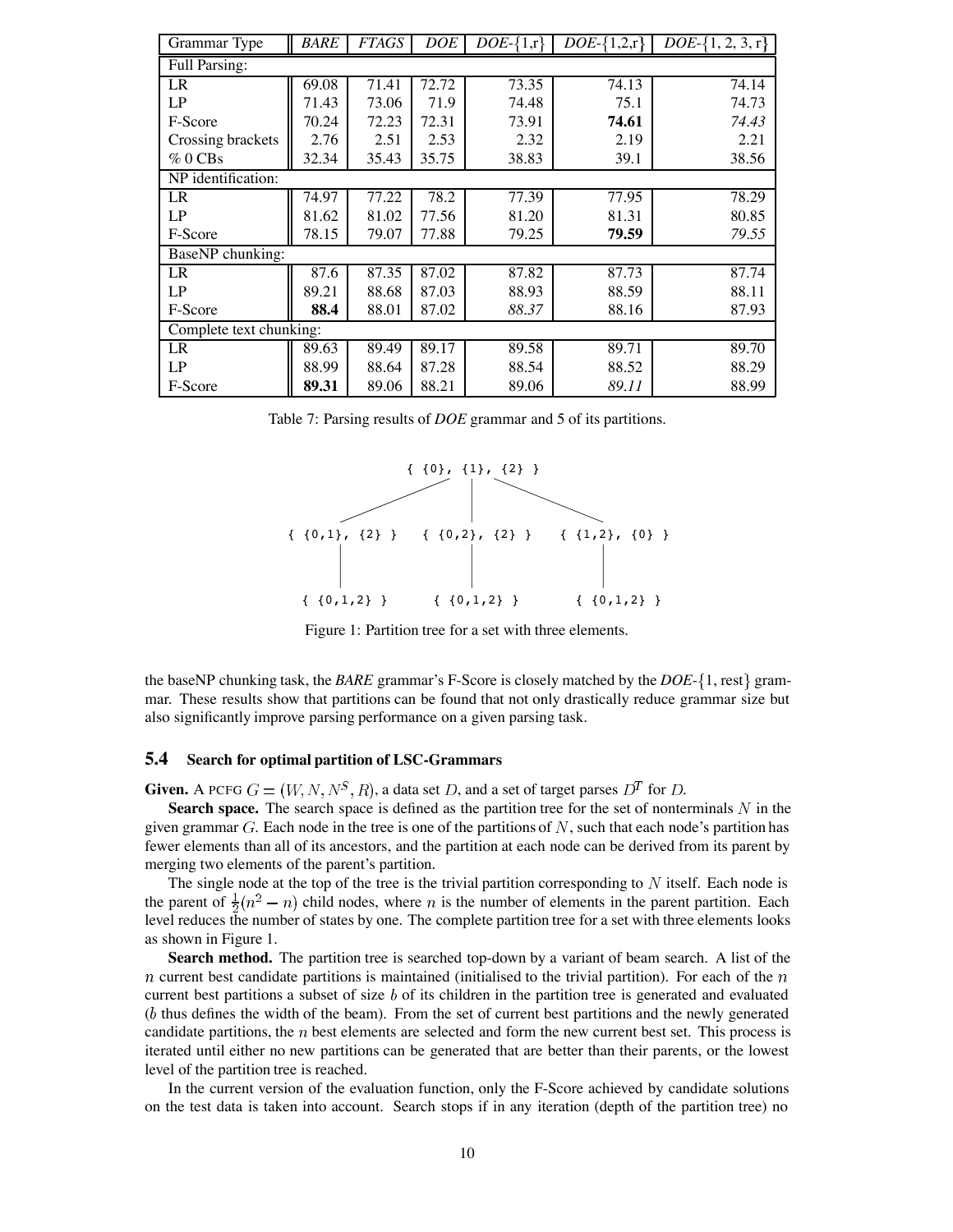solution is found that outperforms the current best solutions. That is, size is not explicitly evaluated at all. Candidate solutions are evaluated on a subset of the test data, because evaluating each candidate solution on all 1,993 sentences of WSJ Section 01 makes the cost of the search procedure prohibitive.

There are three variable parameters in the partition tree search procedure: (i) the number  $n$  partitions (nodes in the tree) that are further explored, (ii) the size  $x$  of the subset of the test data that candidate solutions are evaluated on, and (ii) the width  $b$  of the beam.

### **5.5 Results for LSC-Grammar optimisation by search of partition tree**

Table 8 shows some results for automatic optimisation experiments carried out for grammar *PN* and the baseNP chunking and complete text chunking tasks. The first three columns show the variable parameters  $b$  (beam width),  $n$  (size of list of best solutions maintained), and  $x$  (size of data subset used in evaluation). The fourth column shows the number of runs results are averaged over, and the fifth and sixth columns show the number of iterations and evaluations carried out before search stopped. Column 7 gives the average number of nonterminals the best solution grammars had, and column 8 their average evaluation score. The last two columns show the overall change in F-Score (calculated on all of WSJ Section 01) and grammar size for the given grammar and parsing task.

| Var. Parameters                              |                                       |    | Runs                                  | Iter. | Eval.  | <i>Nonterms</i> | $F-Score$ (sub) $\parallel$ F-Score +/- |                 | $Size +/-$ |  |  |  |
|----------------------------------------------|---------------------------------------|----|---------------------------------------|-------|--------|-----------------|-----------------------------------------|-----------------|------------|--|--|--|
|                                              | $\, n$                                | x  |                                       |       |        |                 |                                         |                 |            |  |  |  |
|                                              | Grammar: PN; Grammar Size: 16,480/970 |    |                                       |       |        |                 |                                         |                 |            |  |  |  |
|                                              |                                       |    | Task: BaseNP chunking; F-Score: 89.89 |       |        |                 |                                         |                 |            |  |  |  |
| 100                                          | 2                                     | 50 | 4                                     | 4     | 45     | 968.25          | 95.93                                   | $+0.032(89.92)$ | $-0.25$    |  |  |  |
| 100                                          | 10                                    | 50 | $\overline{4}$                        | 6.75  | 341.5  | 967.25          | 97.25                                   | $+0.048(89.94)$ | $-2$       |  |  |  |
| 500                                          |                                       | 50 | 4                                     | 5.25  | 499    | 967.5           | 97.49                                   | $+0.06(89.95)$  | $-2.25$    |  |  |  |
|                                              | Grammar: PN; Grammar Size: 16,480/970 |    |                                       |       |        |                 |                                         |                 |            |  |  |  |
| Task: Complete Text Chunking; F-Score: 90.14 |                                       |    |                                       |       |        |                 |                                         |                 |            |  |  |  |
| 1.000                                        |                                       | 10 | 4                                     | 5     | 523.75 | 967             | 100.00                                  | $+0.06(90.2)$   | $-0.75$    |  |  |  |

Table 8: Results for automatic optimisation tests.

Current results show insensitivity to the precise values of parameters  $b$  and  $n$ . What appears to matter is just the total number of evaluations, results being better the more candidate solutions are evaluated. Results indicate a greater sensitivity to the value of  $x$ : a data subset size of 10 is clearly too small, as search quickly finds solutions with an F-Score of 100 and then stops (last row of Table 8).

Overall, results are not nearly as good as might have been expected after the preliminary tests described above. Only small numbers of nonterminals were merged, and small improvements achieved, before search stopped. However, the fact that every single run achieved an F-Score improvement and almsot all runs resulted in a decrease in grammar size even for small numbers of merged nonterminals indicates that the basic approach is right, but that some way has to be found of overcoming the local optima on which search in the reported experiments stopped, by widening the width of the beam, changing the evaluation function, or by using a more sophisticated search method.

## **6 Conclusions and further research**

The first part of this paper looked at the effect of adding three different kinds of local structural context — grammatical function, parent node and depth of embedding — to a basic PCFG derived from the Wall Street Journal Corpus. Grammars were tested on four different parsing task differing in complexity and shallowness. Results showed that all three types of context improve performance on the complete parsing task, but that only parent node information improves performance on all parsing tasks. The PCFG with parent node information was particularly successful and achieved better results on the complete parsing task than the best previously published results for nonlexicalised grammars and WSJ corpus data.

In the second part of the paper, a new method for optimising PCFGs was introduced that has the effect of overcoming overspecialisation by generalising grammars. It was shown that partitions can be found that drastically reduce grammar size and significantly improve parsing performance. First results were reported for applying an automatic search method to a PCFG that incorporates parent node information,